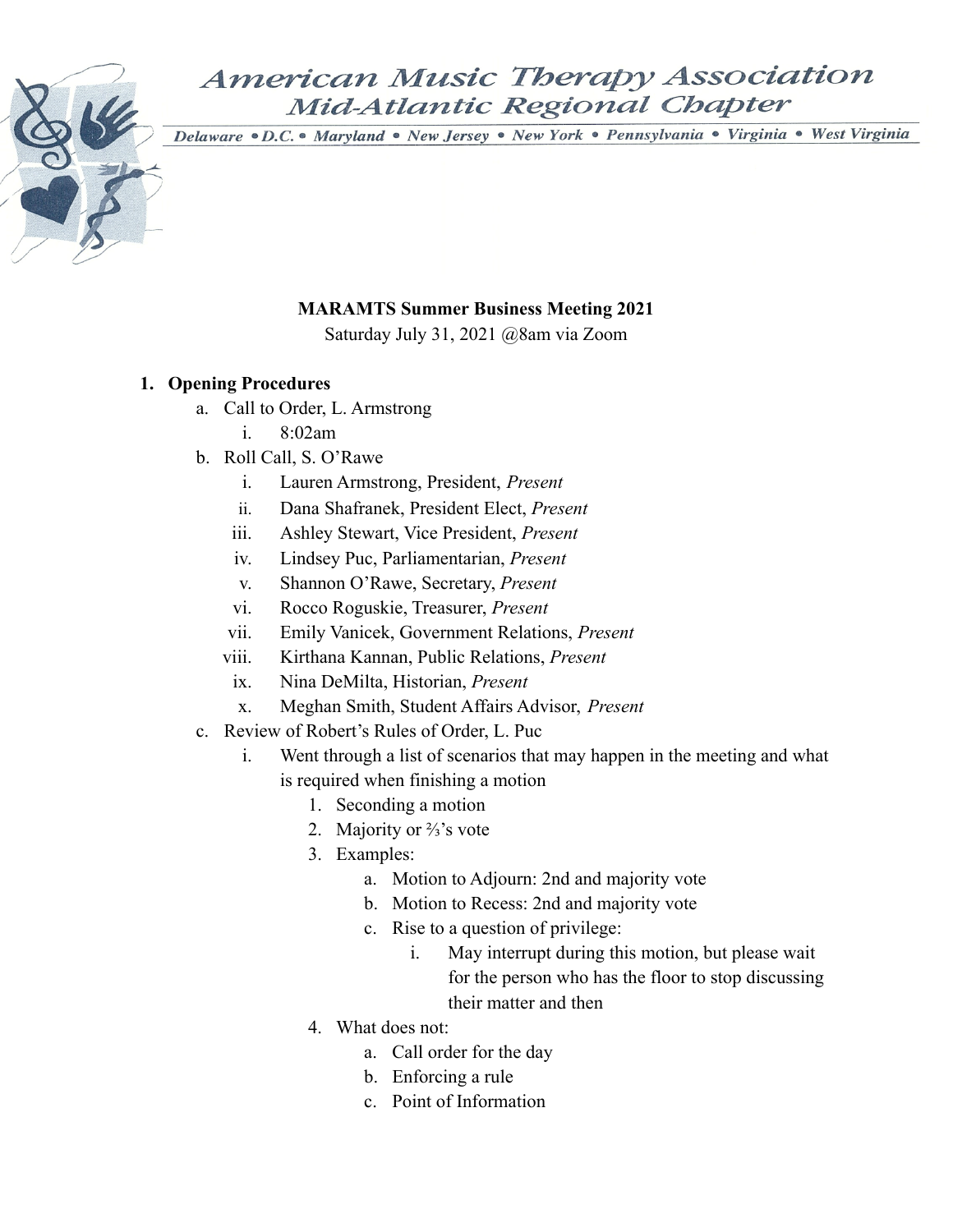Delaware · D.C. • Maryland · New Jersey · New York · Pennsylvania · Virginia · West Virginia

d. Etc.

- d. Approval of Agenda, L. Armstrong
	- i. **Motion to approve the agenda:** Lauren and Lindsey
- e. Reading and Approval of Minutes, S. O'Rawe
	- i. **Motion to bypass the reading and approval of minutes -** Shannon and Dana

### **2. Officer Reports**

- a. President Report, L. Armstrong: *Filed as read*
	- i. Transitioned into the president Gsuite account
	- ii. Helped Dana transition into the president elect position and arrange thank you gifts for the Student Leadership Academy speakers
	- iii. Maintained contact with the President and Vice-President of AMTAS
	- iv. Made sure all board members transitioned smoothly and have everything they need
	- v. Met with Meg to go through agenda for the SBM
	- vi. Wrote the agended for the SBM
	- vii. Attended the SBM
- b. President Elect Report, D. Shafranek, *Filed as read*
	- i. Transitioned into position of President-Elect
	- ii. Updated the G suite to my name and information
	- iii. Had a zoom call with Lauren to aid in the transition process/ ask questions about the position
	- iv. Reviewed the Officer Duties Timeline
	- v. Attended the SBM
- c. Vice President Report, A. Stewart, *Filed as read*
	- i. Transitioned into the vice president Gsuite account
	- ii. Attended transition meeting for the MARAMTS E-board
	- iii. Met with the former vice president and discussed responsibilities of vice presidential role
	- iv. Reviewed the quarterly report for publication in *Tuning into Rx Music*
	- v. Attended the July MAR Executive Board meeting
	- vi. Attended SBM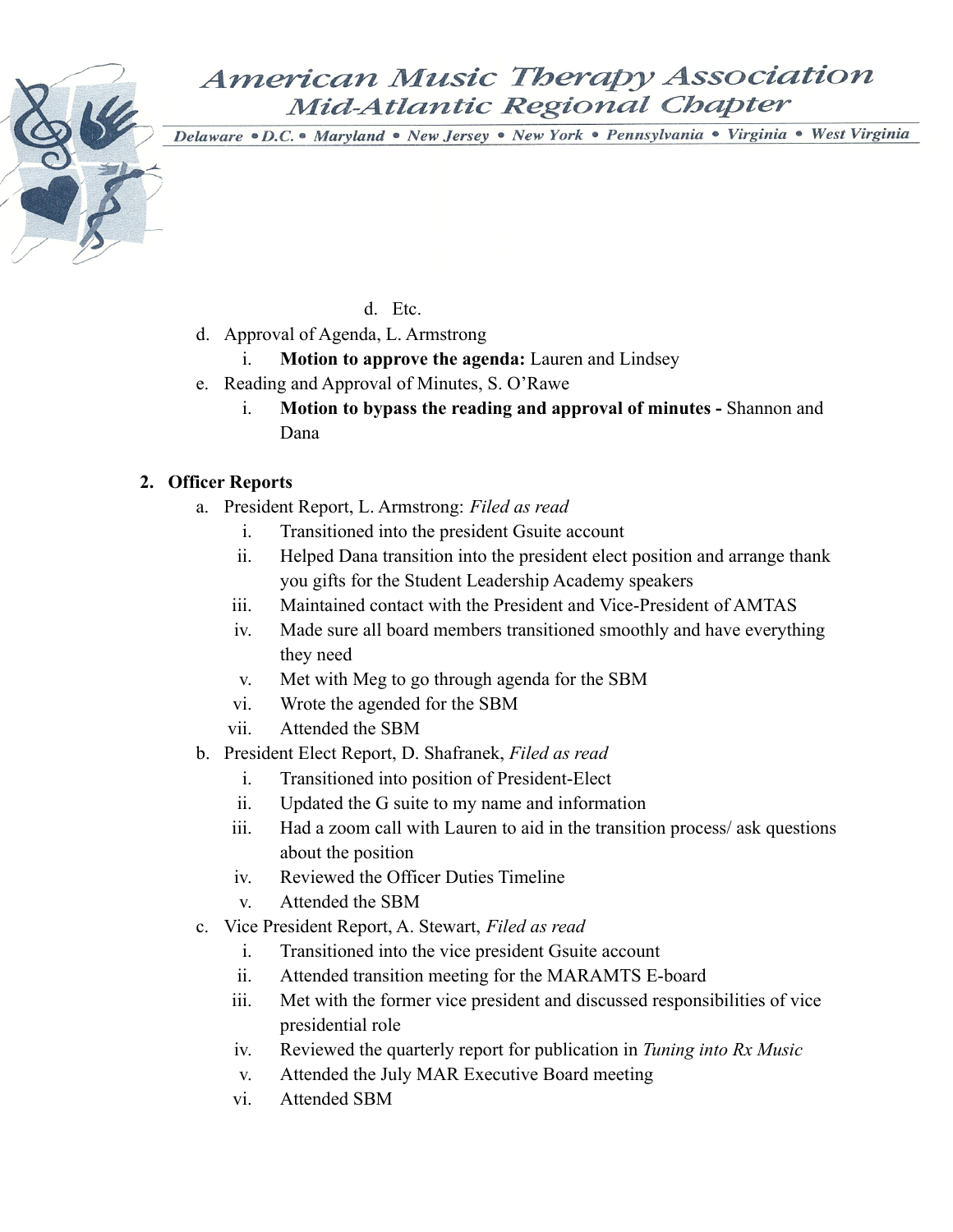- d. Parliamentarian Report, L. Puc, *Filed as read*
	- i. Transitioned into the Parliamentarian's G-Suite account
	- ii. Spoke with Emma Lambert about responsibilities of position
	- iii. Begun editing the By-Laws for 2021-2022
		- 1. Contacted Past President Rachael Kovaly, Past Parliamentarian Emma Lambert, and 2021-2022 MARAMTS E-Board for assistance with that process
	- iv. Created a Google Doc to begin brainstorming ideas for Swap Shop
	- v. Attended the SBM
- e. Secretary Report, S. O'Rawe, *Filed as read*
	- i. Transitioned into the Secretary's G-Suite account
	- ii. Spoke with Katie Hock about responsibilities of position
	- iii. Attended the SBM
	- iv. Contacted Past chapter representatives and club presidents from the 2020-2021 school year requesting updated information for the new reps. Chapter reps from schools that did not provide information were emailed additional times if necessary.
		- 1. Contact information is missing from the following schools:
			- Molloy College
			- New York University (NYU)
			- Radford University
			- Slippery Rock University
			- West Virginia University.
	- v. Received information received from all E-board members to create a formal contact sheet and informal spreadsheet. This was then created and uploaded to the shared eboard drive.
	- vi. Traveled to Rochester, NY to receive binder from Katie Hock, the 2020-2021 MARAMTS Secretary.
		- 1. Continually reorganized the contents of the binder, as well as printed out and added past business meeting notes to the proper sections of the binder. Notes from the 2021-2022 business meetings will be added accordingly.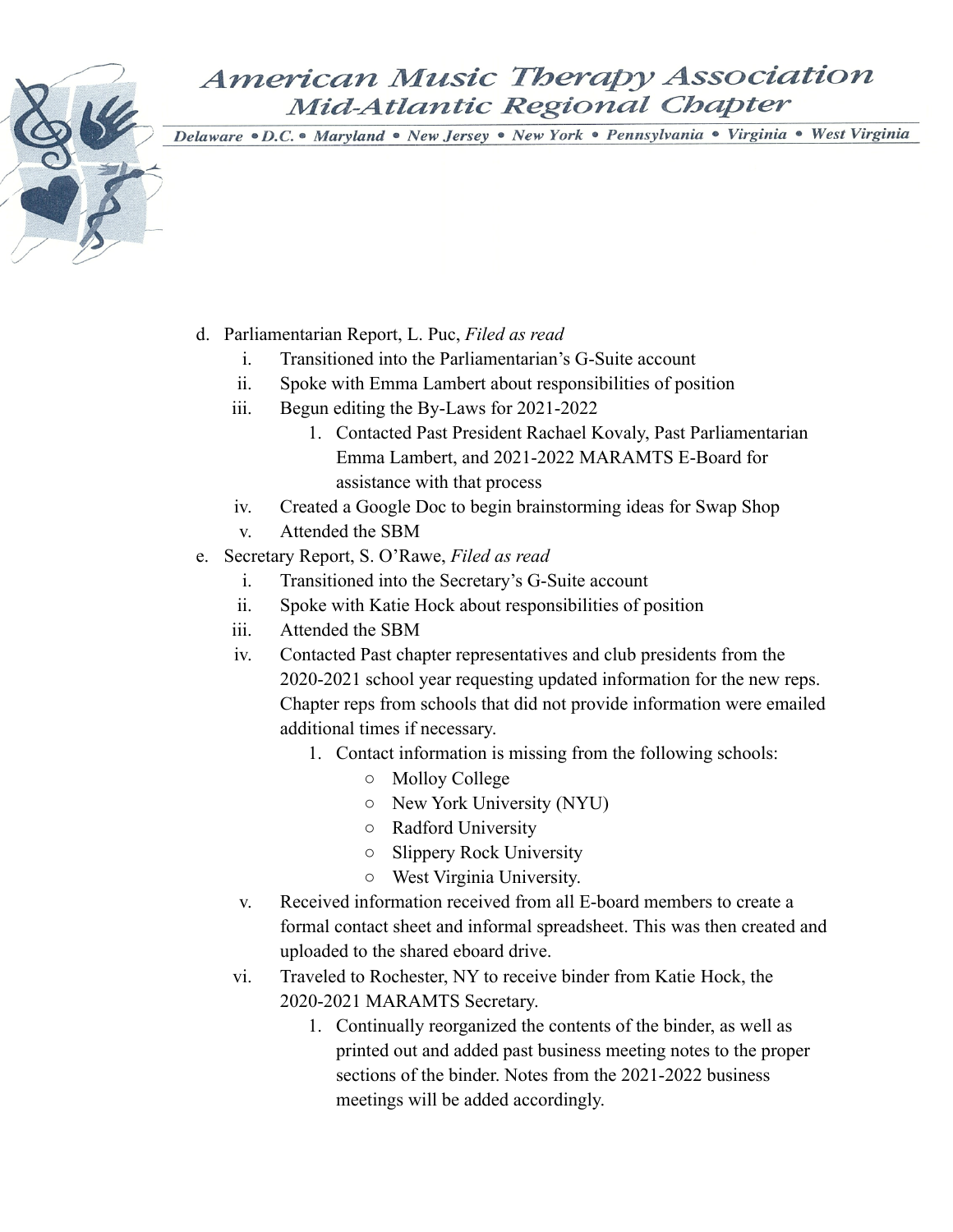- f. Treasurer Report, R. Roguskie, *Filed as read*
	- i. Transitioned into the Treasurer's G Suite Account
	- ii. Reviewed budgets and financial statements in preparation for the SBM
	- iii. Access the bonfire account and continued to run the existing fundraisers from the previous year
	- iv. Introduced himself via email to James Maxon, the MARAMTA Treasurer
	- v. Brainstormed a few fundraising ideas to present to the executive board
	- vi. Attended the SBM
- g. Government Relations Report, E. Vanicek, *Filed as read*
	- i. Transitioned into the government relations G Suite account
	- ii. Met with Lauren Armstrong to review the government relations role
	- iii. Assisted with the completion on MARAMTS Gives Back 2020
	- iv. Read the agenda/minutes from the PA State Task Force meeting
	- v. Starting looking into potential charities for MARAMTS Gives Back 2022
	- vi. Attended the SBM
- h. Public Relations Report, K. Kannan, *Filed as read*
	- i. Transitioned into the Public Relations' G-Suite account
	- ii. Spoke with Michaela Haas about responsibilities of position
	- iii. Created a Google Doc as a draft for the Fall 2021 Newsletter
	- iv. Brainstormed ideas/started a template for Meet the Eboard post on Instagram
	- v. Started working on a posting schedule calendar
	- vi. Attended the SBM
- i. Historian Report, N. DeMilta, *Filed as read*
	- i. Transitioned into the Historian G-suite
	- ii. Spoke with Spencer about goals of the position
	- iii. Met with the MAR-AMTA historian, Mark Ahola, and discussed historical plans for the upcoming year
	- iv. Committed to attend the Historical Preservation Committee meeting on August 1st
	- v. Reviewed and organized COVID-19 historical data from schools
	- vi. Attended the SBM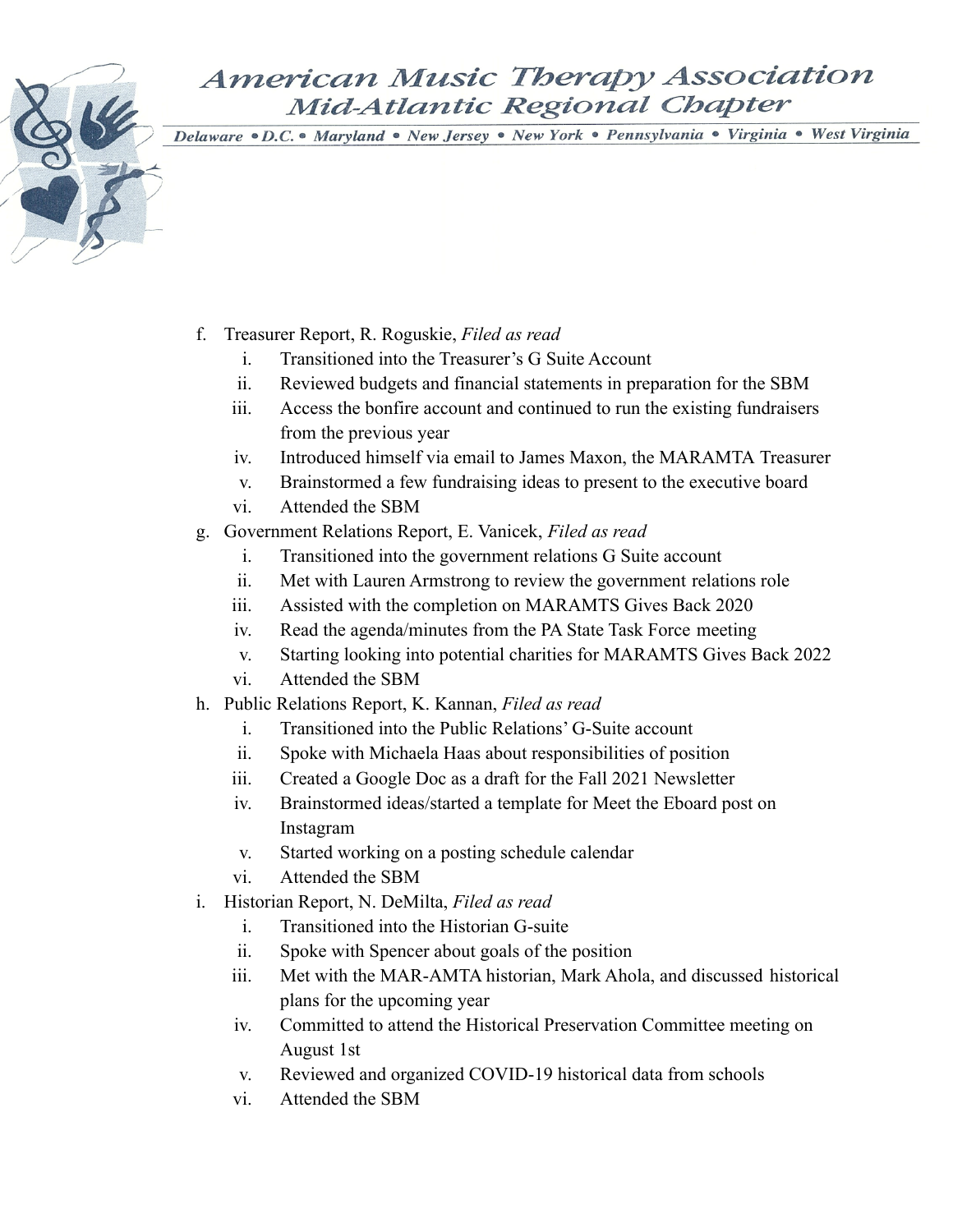Delaware · D.C. • Maryland · New Jersey · New York · Pennsylvania · Virginia · West Virginia

- j. Student Affairs Advisor Report, M. Smith, *Filed as read*
	- i. Met with former SAA to discuss responsibilities
	- ii. Attended transition meeting for both MAR-AMTS and MAR-AMTA board
	- iii. Met with Passages Co-Chairs, Victoria and Fiona, to begin planning for Passages 2021
	- iv. Review timeline of duties
	- v. Familiarized myself with google documents and g suite account
	- vi. Communicated with Dr. Gene-Ann Behrens about Passages
	- vii. Reviewed Bylaw edits proposed by Parliamentarian
	- viii. Attended SBM

### **3. Executive Board Business**

- a. Review of Budget and Finances, R. Roguskie
	- i. Beginning of 2021: allocated \$2,000
		- 1. Made additional money from fundraising
			- a. Allocated funds after: \$3,250
		- 2. Spent \$1,375 on games, raffles, registration for the National Conference, etc.
		- 3. Remaining Money: **\$1,875**
- b. Bylaws and Revisions, L. Puc
	- i. Sent out a document about Bylaws and Revisions
	- ii. Most of the revisions are grammatical changes and several points in which gender-neutral language was not used, so that was changed
	- iii. Article Four:
		- 1. Motion to open the floor for discussion: Lindsey and Lauren
		- 2. Original:
			- *a. "Only persons having active membership status in MARAMTS shall be eligible to seek and hold office."*
		- 3. Changed:
			- a. **Subsection A: "***In the event that a nominee does not have active membership status at the time of election, they may still run for office, provided that, if elected, they will show*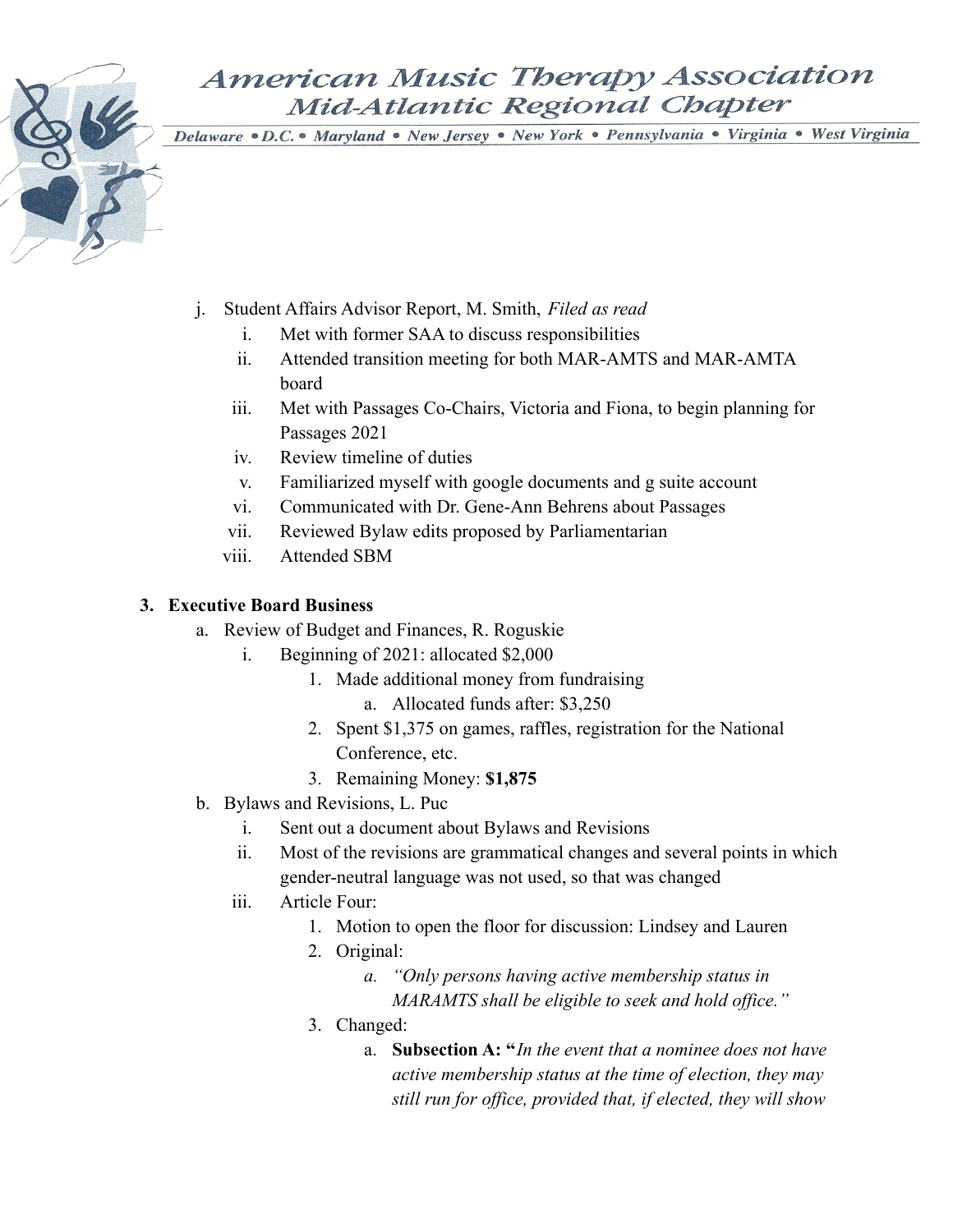Delaware · D.C. • Maryland · New Jersey · New York · Pennsylvania · Virginia · West Virginia

*proof of active membership status by the time their term begins*."

- 4. Motion to close the floor for discussion: Lindsey and Rocco
- iv. Article Five:
	- 1. Motion to open the floor for discussion: Lindsey and Lauren
	- 2. Original:
		- *a. "The term of office for all MARAMTS officers elected at the Regional Conference will start at the close of that Regional Conference. The term of office shall be until the close of the following Regional Conference. "*
	- 3. Changed:
		- a. **Subsection A: "***If unforeseen circumstances prevent the MARAMTS Election of Officers from taking place during the Regional Conference, the election will instead occur during a separate Spring Business Meeting. The end date of the previous term of office and start date of the upcoming term of office will be set at the discretion of the outgoing MARAMTS President."*
	- 4. Motion to close the floor for discussion: Lindsey and Lauren
- v. Voting for these Bylaws will take place during the Fall Business Meeting later in the year
- c. Timeline of Duties for the Year, D. Shafranek
	- i. Reviewed document, and their seems to be no changes necessary at this time
	- ii. Concise and detailed outline
		- 1. Revised in February 2021
	- iii. If any changes, email President-Elect, D. Shafranek

### **4. New Business**

- i. Plan and Schedule Executive Board Meetings for the Calendar Year
	- 1. Motion to open the floor for discussion: Lauren and Shannon
	- 2. If possible, one meeting every month to take about everything going on from month to month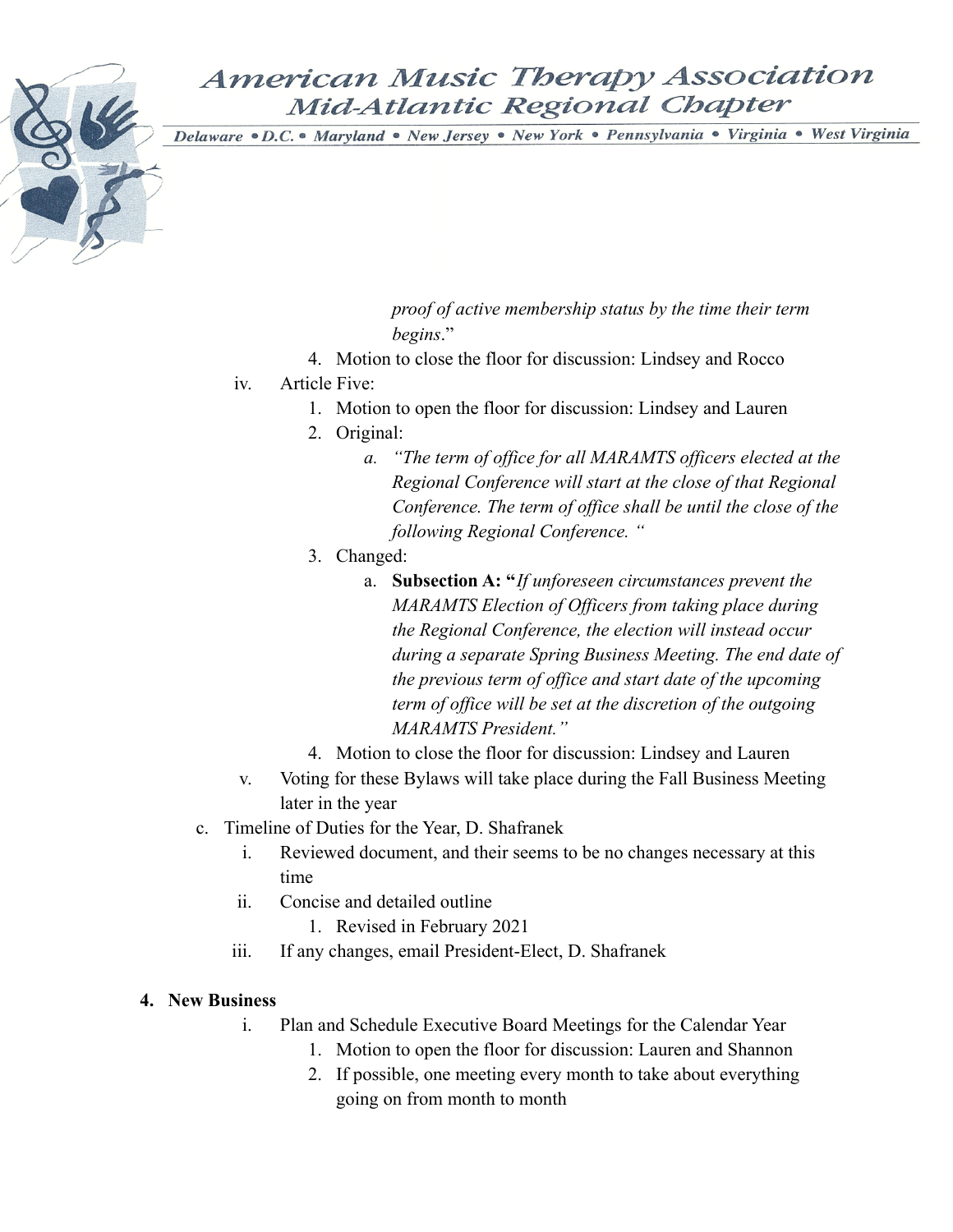- a. L. Puc: No availability on Sunday nights
- b. Discussion for the first Saturday of every month at 8am
	- i. May vary depending on the start of the school year
- 3. Motion to close the floor for discussion: Lauren and Emily
- ii. GSuites and General Housekeeping, L. Armstrong
	- 1. Motion to open the floor for discussion: Lauren and Shannon
	- 2. No questions at this time
	- 3. Motion to close the floor for discussion: Lauren and Nina
- iii. Committee Participation and Planning, L. Armstrong
	- 1. Different committees:
		- a. Regional Project Committee
		- b. Combined Swap-Shop and MARAMTS Gives Back **Committees**
		- c. Historian Committee
	- 2. Proposing that before the Fall Business Meetings, advertise for each committee on social media, as well as the Secretary send an email out to each school of details of each committee and what they each entail
- iv. Student Leadership Academy, M. Smith
	- 1. Keeping in touch with students is still an ongoing and difficult process, so we need to brainstorm on how to keep in contact with each school.
	- 2. Need to create an exciting atmosphere for students to attend.
- v. Plan for Fall Business Meeting, M. Smith
	- 1. Typically in person the night before Passages
		- a. Passages is officially announced as in-person
	- 2. Motion to open the floor for discussion: Lauren and Rocco
		- a. Budgets need to be revised to see how much covers each participating student (example: travel costs).
	- 3. Date: **September 24th at Elizabethtown College**
	- 4. Contact schools (including inactive and recently activated chapters)
	- 5. Motion to close the floor for discussion: Lauren and Nina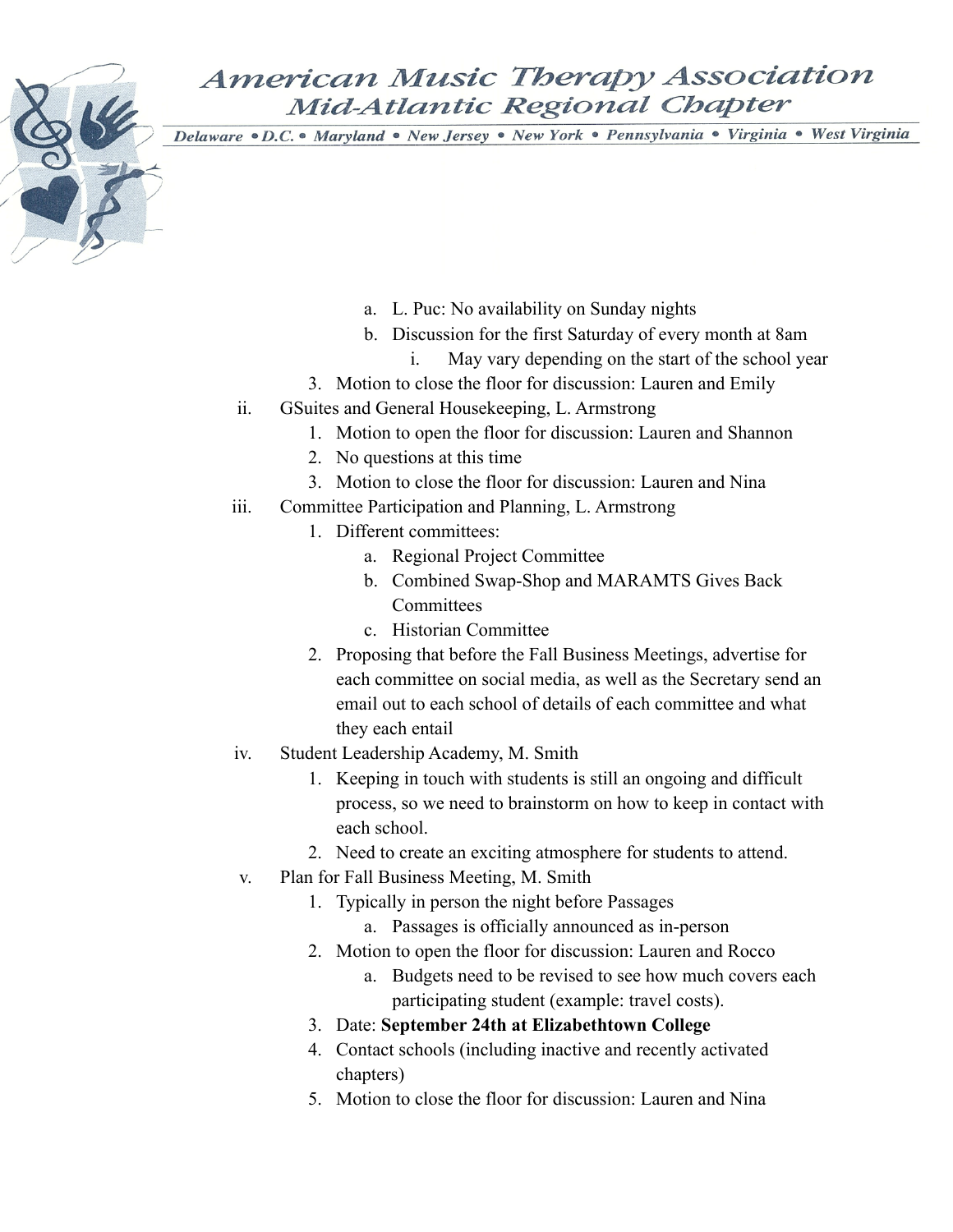- vi. Passages, M. Smith
	- 1. Date: September 25th at Elizabethtown College
		- a. In-person meeting, *hopefully*.
		- b. Contact schools (including inactive and recently activated chapters)
		- c. Theme
			- i. Recenter, Redefine, and Remember
				- 1. Call for presentations will go out this week
				- 2. All Eboard members are expected to attend
				- 3. Keynote speaker/Closing ceremonies details are still in order
		- d. Open mic or something at night
- vii. National Conference, L. Armstrong
	- 1. October 14- 19th (online)
	- 2. Who will be attending?
		- a. President, Vice-President, and President-Elect are required to attend
		- b. Everyone else is highly encouraged to attend.
			- i. Reimbursement will occur for registration fee
- viii. Regional Conference, L. Armstrong
	- 1. In-person
	- 2. April 7th 9th, 2022
		- a. Harrisburg, PA
	- 3. Conference registration closes on April 6th, 2021
	- 4. Member Early Bird registration- February 26th, 2021, \$25
		- a. Goes up 5 dollars after the registration closes
	- ix. Goal Setting and Brainstorming
		- 1. Regional Project, L. Armstrong
			- a. High School Advocacy
				- i. Happens around regional conference
				- ii. High schoolers from the region attend to learn more about music therapy, the programs, audition process, etc.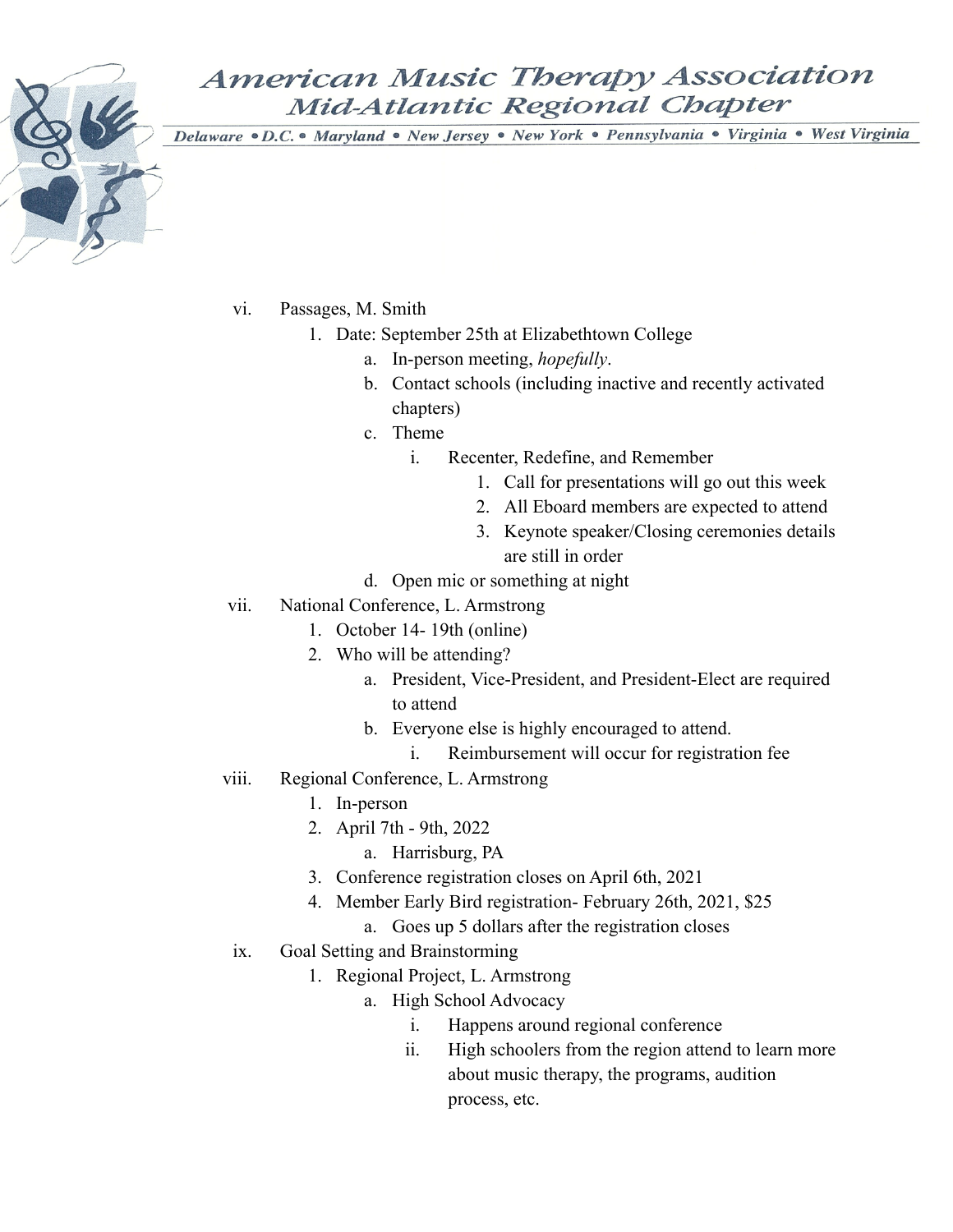- iii. Change theme
- iv. Need a few to assist Lauren A, but will not need to know until Spring time
- v. Advocacy:
	- 1. Reach out to a few schools from each state and contact the Music department about this program.
- 2. Fundraising, R. Roguskie
	- a. Bonfire
		- i. Maybe getting more items added onto the bonfire campaign
		- ii. Motion to open the floor for discussion: Lauren and Lindsey
			- 1. Travel Mug
			- 2. Lanyards
			- 3. Bumper stickers/Computer stickers
			- 4. T-shirt or Sweatshirt for the Fall
			- 5. Guitar picks
		- iii. Motion to close the floor for discussion: Lauren and Shannon
	- b. Online fundraising events
		- i. Krispy Kreme fundraiser
			- 1. Redeem code at *any* location
			- 2. Advertise personally about the fundraiser that is going on
			- 3. Get about 20-25% of the profits made
			- 4. Makes a lot of profit, so many agree to this fundraiser idea
				- a. Motion to the open the floor for discussion: Lauren and Nina
				- b. Motion to close the floor for discussion: Lauren and Rocco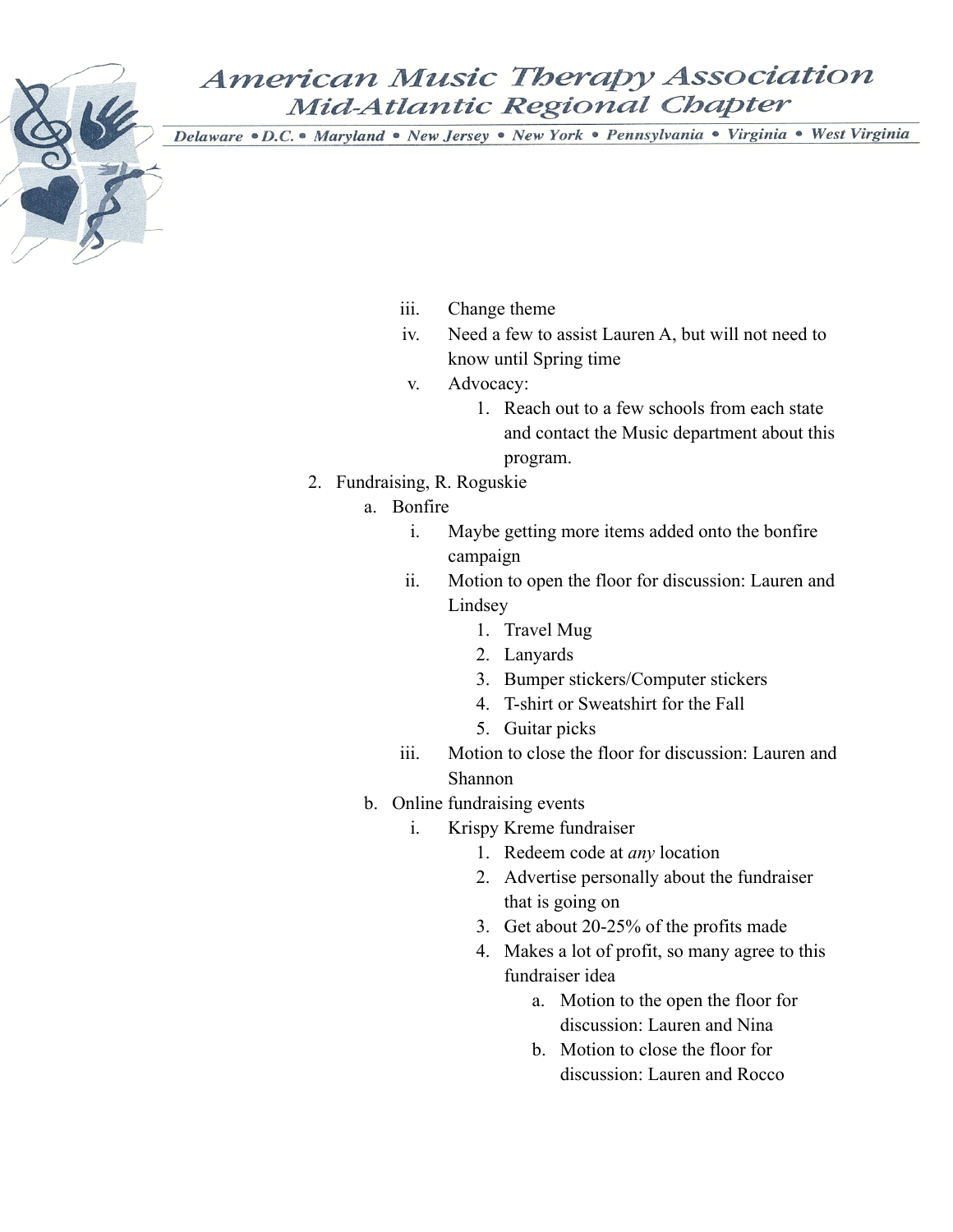- ii. Music Therapy Chronicles:
	- 1. Podcast to learn about music therapy
	- 2. Sometime in the Fall, possible have a Live Podcast night on Zoom with a donation fee
	- 3. Adding the opportunity for High school students to attend so they can learn more about the profession
	- 4. Will gain more information for next meeting
		- a. Motion to open the floor for discussion: Lauren and Shannon
		- b. Motion to close the floor for discussion: Lauren and Nina
- 3. MARAMTS Gives Back, E. Vanicek
	- a. Brainstorm organizations
		- i. Since conference is online, charities can open more to the whole region
		- ii. Will have two to three charities to vote on during the Spring Business Meeting
		- iii. Any specific organizations?
			- 1. Organization that may be struggling with the aftermath of COVID
			- 2. Possibly a school program, but ideas are open for discussion
	- b. Execution:
		- i. Come out with a schedule by the Fall Business Meeting detailing deadlines and expectations.
	- c. Motion to open the floor for discussion: Lauren and Kirthana
	- d. Motion to close the floor for discussion: Lauren and Rocco
- 4. Swap Shop, L. Puc
	- a. Swap Shop is an intervention swap shop
		- i. Every school that opts in would receive a prompt based on the central theme to create an intervention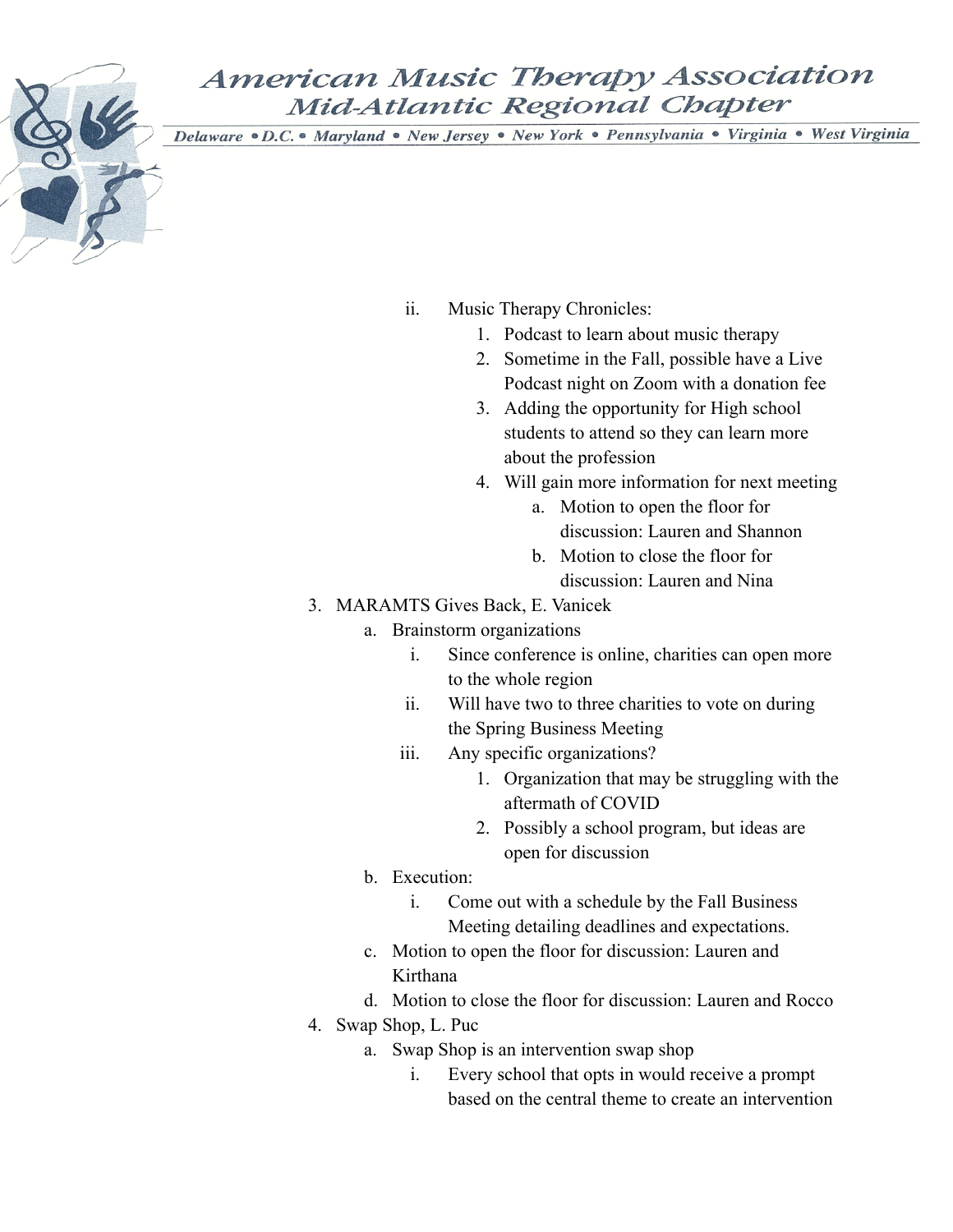Delaware · D.C. • Maryland · New Jersey · New York · Pennsylvania · Virginia · West Virginia

that incorporates the prompt given. Then the schools would present these interventions during Regional Conference or Online due to possible COVID restrictions.

- b. Ideas for new theme for next Swap Shop
	- i. Sending out a timeline detailing deadlines and expectations for schools to complete things by
	- ii. Themes/Ideas:
		- 1. Climate oriented
			- a. Songs and interventions that talk about nature/climate
			- b. Improvisation based
		- 2. Usage of Adapted Instrument
			- a. Guitar with alternate tuning
			- b. Mallet instruments
			- c. Etc
		- 3. Song-Writing
		- 4. Usage of Software and Technology
		- 5. LGBTQ+ / Decades through Music
- c. Motion to open the floor for discussion: Lauren and Nina
- d. Motion to close the floor for discussion: Lauren and Shannon
- 5. Social Media, K. Kannan
	- a. Website- update pictures and bios
		- i. Update Bios and Pictures
			- 1. Google Form for Bios that will be sent out
			- 2. Required to be filled out ASAP
	- b. Motion to open the floor for discussion: Kirthana and Lauren
	- c. Motion to close the floor for discussion: Lauren and Nina
- 6. How to engage chapter reps/region S. O'Rawe
	- a. 6 out of 19 schools have still not provided their information to the new E-board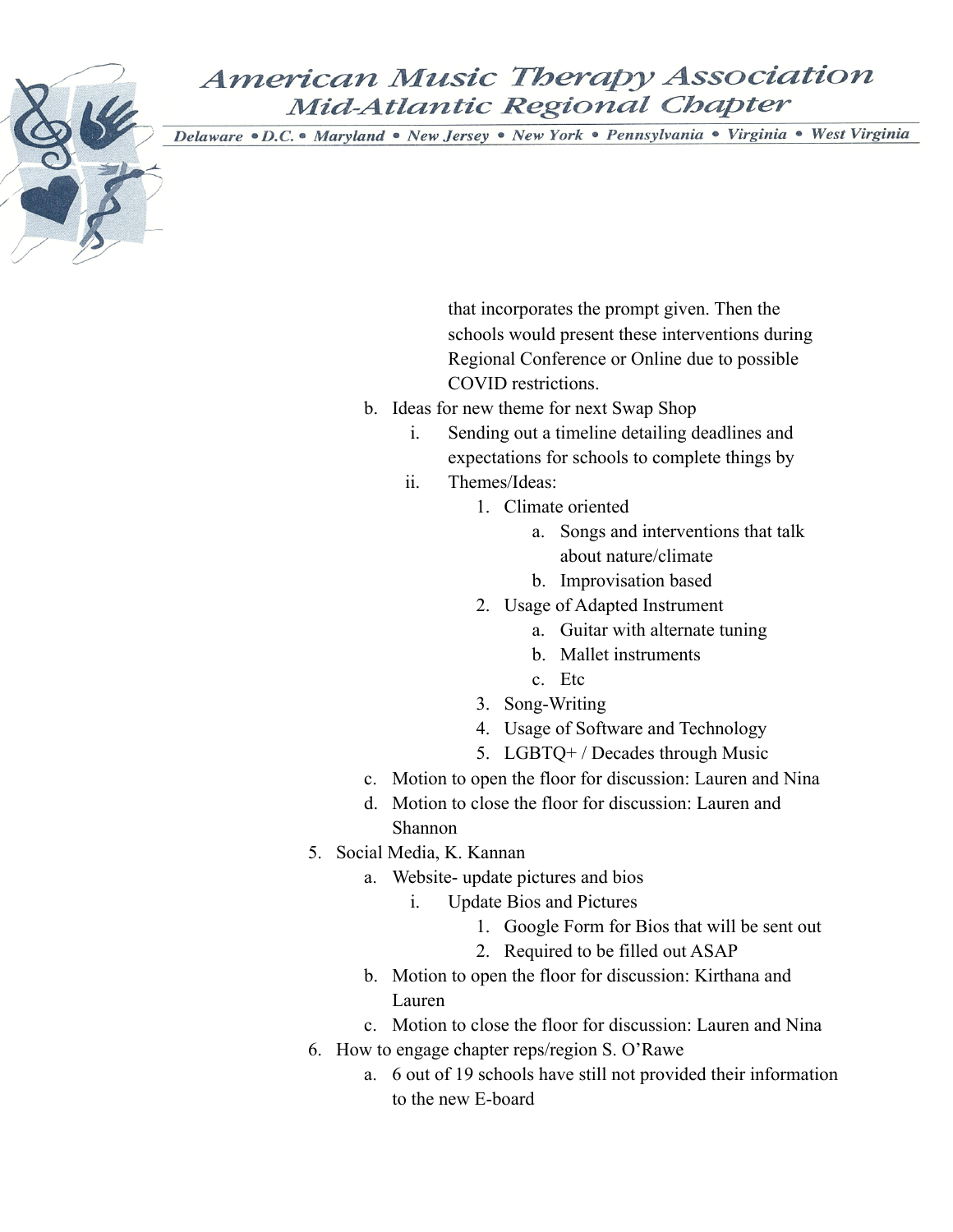- b. Discussion about some ways on how to continue to keep our chapter-reps in contact and engaged
- c. Motion to Open: Lauren and Nina
	- i. Eboard: Game night for Chapter Reps
	- ii. Social Media recognition?
	- iii. Meghan will help reach out to specific schools based upon past contact information she has at her discretion
- d. Motion to close the floor for discussion: Lauren and Shannon
- 7. Brainstorm bonding events/ virtual cafes
	- a. Quarterly
		- i. Open Mic Nights
		- ii. Zoom Trivia Night
		- iii. Name that Tune
		- iv. Jack-Box Night
		- v. Scattergories Night
		- vi. Bingo Night
		- vii. Virtual Cafes/Podcast
			- 1. National board has been doing it throughout the summer
			- 2. Having a speaker come in to talk about specific topics
			- 3. Many eboard members like this idea the best
		- viii. Motion to open the floor for discussion: Lauren and Rocco
		- ix. Motion to close the floor for discussion: Lauren and Lindsey
- b. Good and Welfare
	- i. Each board member will be discussing one good thing that has been occurring in their lives and share with the rest of the group
		- 1. Each member shared one thing at this meeting varying from internships topics, summer jobs, etc.